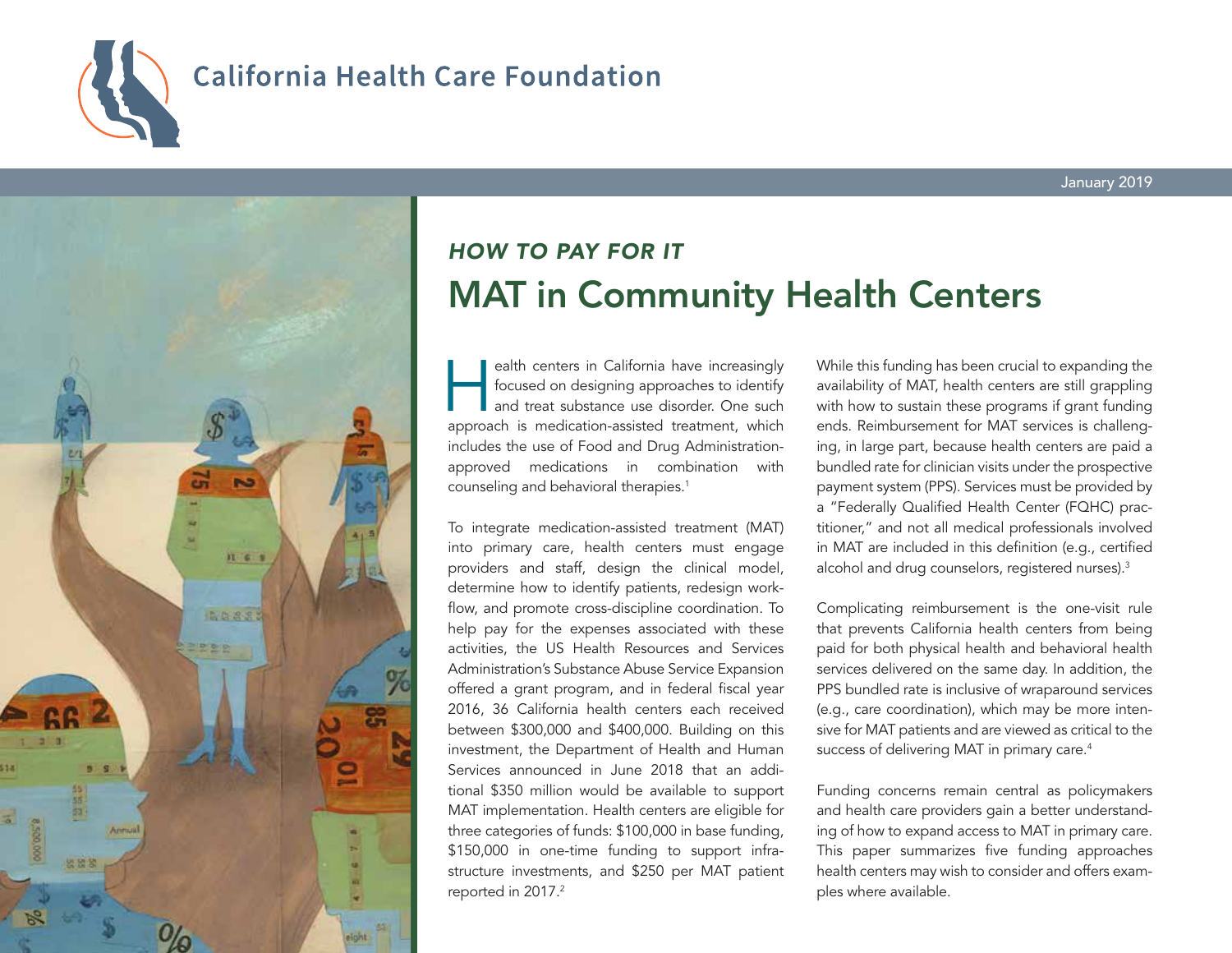## Federally Funded MAT Expansion

In 2017 and 2018, California received \$240 million as part of the federal 21st Century Cures Act to support [MAT expansion](https://www.dhcs.ca.gov/individuals/Pages/State-Targeted-Response-to-Opioid-Crisis-Grant.aspx) throughout the health care system. California is using these funds to add new MAT access points in primary care clinics, mental health clinics, jails, residential treatment facilities, hospitals, emergency departments, and other locations. Health centers can apply for funding to cover staffing and start-up costs, as well as receive training and technical assistance as part of a learning collaborative.

Health centers may also opt to participate in the state's hub-and-spoke program, which builds relationships with opioid treatment programs (previously known as methadone clinics) and offers coverage for some uncompensated care (e.g., treatment services for uninsured and underinsured patients). Funds in this program can be used to pay for MAT team member staffing and training, as well as select program costs.

Current funding must be spent by September 2020; new federal funding is expected, but details are unavailable at the time of publication.

#### FEDERALLY FUNDED MAT EXPANSION: PRO AND CON

- Funds can be used to pay for team member salaries that are central to many MAT clinical delivery models (e.g., substance abuse counselor, licensed vocational nurse) but whose time would not otherwise be eligible for reimbursement under the PPS. Funds can also be used to pay for care for uninsured patients.
- Current funding is only available through September 2020, and future funding has not been announced. Documentation requirements for care of under- and uninsured patients can be time-consuming.

### Training and Start-Up

Several sources for financial assistance or incentives can support clinical education or program start-up costs. One-time financial incentives to offset time spent away from clinical practice to undergo training required to prescribe buprenorphine (waiver training) is the most commonly available support.

California's MAT Expansion Project has funding to support clinicians getting waiver training as well as program start-up funds.5 Some Medi-Cal managed care plans also offer start-up funds (see box).

Prescribers seeking a waiver to prescribe buprenorphine — known as the X-waiver — can access no-cost training, as well as other clinical training opportunities, through the MAT expansion website.<sup>6</sup> For example, the Providers Clinical Support System offers free waiver trainings for physicians, nurse practitioners, and physician assistants.

### Startup Funds from Health Plans

Partnership HealthPlan and Central California Alliance for Health have training incentives ranging from \$500 to \$1,000. Inland Empire Health Plan offers stipends to support substance use disorder (SUD) certification for behavioral health providers.

Consider contacting other local health plans for support.

#### TRAINING AND START-UP: PRO AND CON

- Where available, these funds offer a valuable opportunity to support new MAT programs. New federal funding (through the SUPPORT for Patients and Communities Act, signed into law on October 24, 2018) is expected to extend MAT funding through 2021 or beyond.
- Only certain health plans offer funds targeting program start-up and clinician training. Clinicians would benefit from additional educational and training beyond what is required to receive the X-waiver. Federal funding is typically released one year at a time, and the program requirements change.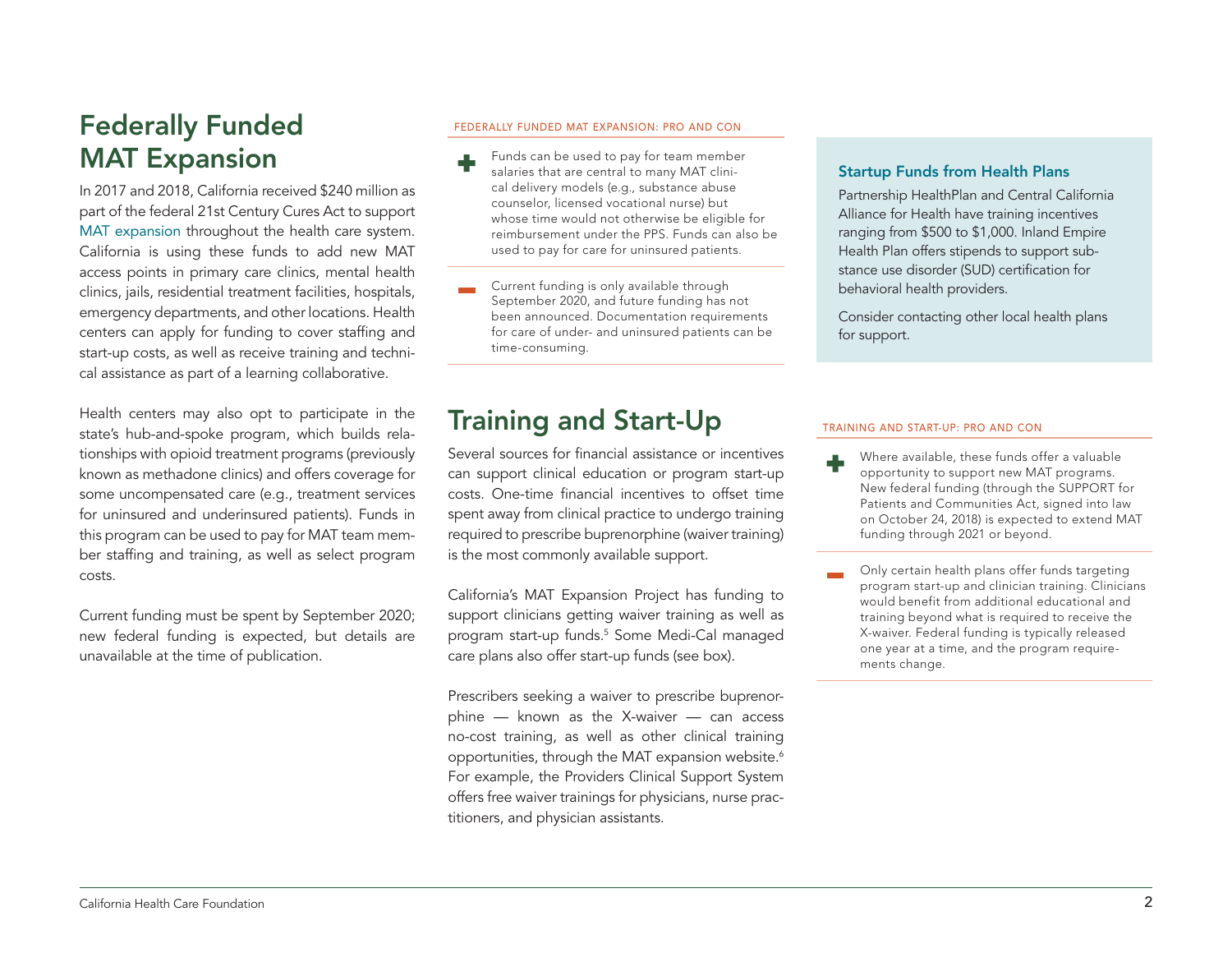## Visit Design

As health centers design MAT programs, some look to existing payment models and then structure their programs accordingly. Options that health centers may want to consider include shared medical appointments, flipped visits, drop-in visits, and integrating medication management. Here are descriptions of each:

- A Shared medical appointments. Also known as group visits, shared medical appointments typically include a brief educational presentation from a clinician or expert, participant discussion, and a clinician encounter. This approach can be used for induction (new starts), maintenance (medication refills), or to review a preset curriculum. Shared medical appointments enable clinicians to efficiently see a larger number of patients in a relatively short amount of time, while also providing peer support to patients. Either the clinician can lead the visit, or the visit can be led by another trained member of the care team. Under current California FQHC regulations, health centers can get reimbursed for each group visit participant only if the group visit is coupled with an individual face-to-face encounter. This visit can take place before, after, or during the group visit. In the latter case, patients would be pulled out of the group individually and rejoin once the encounter was complete. Health centers should ensure that documentation is sufficient to justify the billing codes that are used.
- $\blacktriangleright$  Flipped visits. Health centers using this model leverage a nonbillable Medi-Cal provider (e.g., nurse, medical assistant, addiction counselor) to see patients for counseling, care coordination, or both. This visit is concluded with a clinician faceto-face encounter. This face-to-face visit serves as the billable encounter. However, in order to comply with California regulations, the visit must be medically necessary and documentation must justify the billing code.
- **Drop-in services.** When arrangements are made with the local Medi-Cal managed care plan, health centers can offer drop-in services for patients assigned to their clinic for primary care and for patients assigned elsewhere. This model can provide a bridge for patients starting treatment in the hospital or emergency department (ED) until they can be established with a primary care provider or at a higher level of care (e.g., an opioid treatment program). Some Medi-Cal managed care plans have established a mechanism to pay for MAT services delivered by waivered providers on a fee-for-service basis (billing an evaluation and management code) for patients who are not assigned to that clinic for primary care. If the patient is enrolled in Medi-Cal, the clinic can also bill the visit at the PPS rate. Health centers choosing this model will need to either work with the patient to direct them toward a source of ongoing care after MAT stabilization or ask the patient to contact their Medi-Cal managed care plan to change their assigned primary care provider.
- **A Medication management.** Some health centers have added the medication management of SUD to their general array of clinical services covered by Medi-Cal managed care plans.<sup>7</sup> This streamlined model is similar to managing other chronic diseases (e.g., diabetes), where the costs of medical assistants performing panel management tasks are built into the PPS rate or managed care payment. Behavioral health services, where available, are completed by Medi-Cal providers (e.g., licensed clinical social workers) and are also included in the PPS rate. Where behavioral health services are not available, patients may be referred to virtual behavioral health services or to recovery and self-help groups. Buprenorphine is provided through home induction,<sup>8</sup> which does not require additional clinic time.

#### VISIT DESIGN: PRO AND CON

- Implementing these visit designs generally does not require major infrastructure changes beyond adjusting appointment systems and workflow. They maximize clinician time and also encourage all staff to work at the top of their license. Bringing patients in more often (e.g., for monthly group visits) provides additional support for patients. Offering drop-in services expands access to MAT.
- Additional staff training is likely required, particularly in health centers that don't already have MAT programs and flipped/group visits in place. Depending on the structure of the group or flipped visit, some health centers may find the model's scheduling changes and workflow disruptive, particularly in group visits led by a staff member and where patients are seen one by one during the group portion of the visit. In addition, physical space requirements for group visits may present a challenge for some.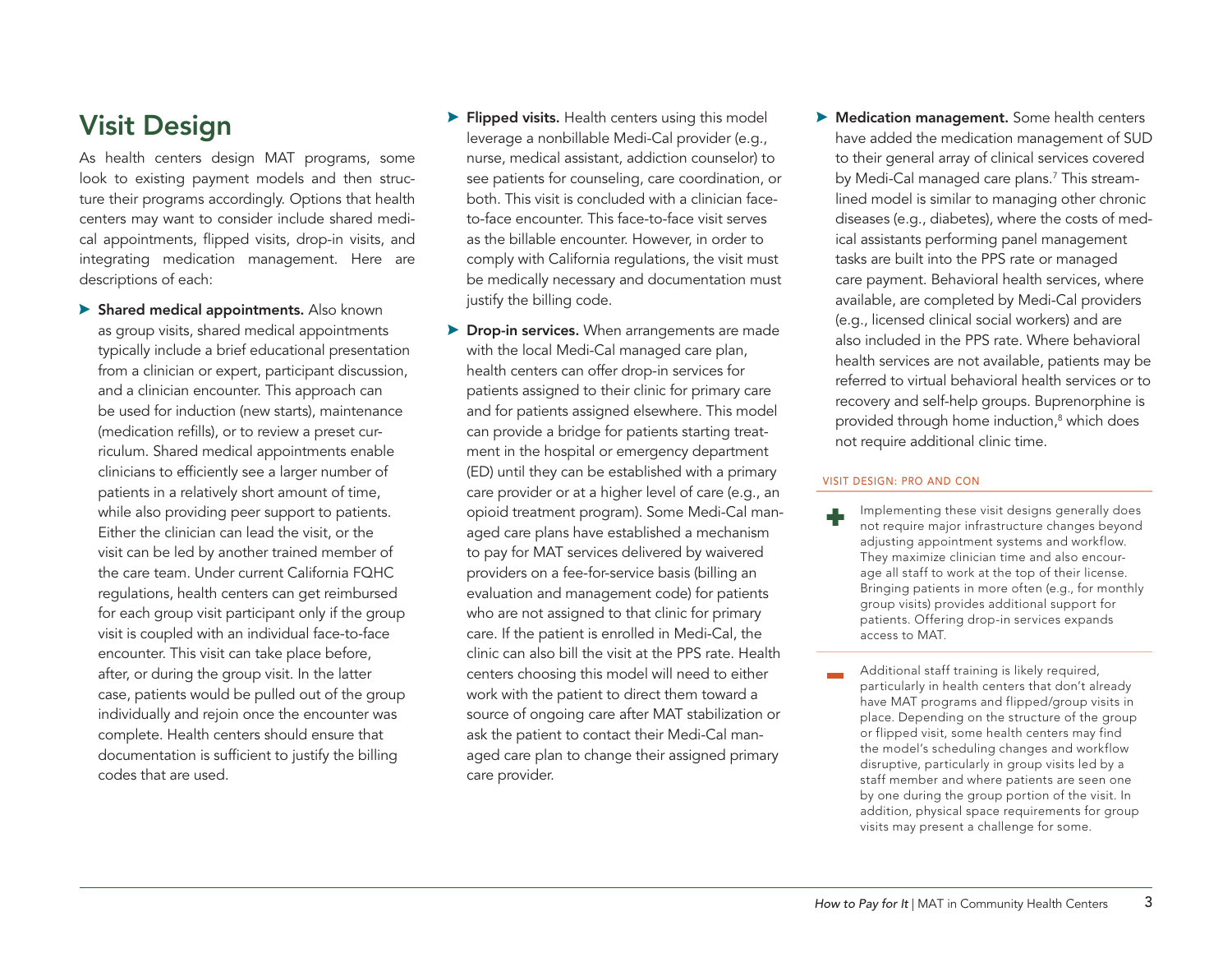## Value-Based Payment **Methodologies**

Value-based payment is increasingly used to acknowledge improvements to quality and can support the costs of team-based care; however, PPS regulations present challenges to health centers interested in pursuing value-based payment opportunities. Health centers should conduct due diligence about which additional reimbursement care is considered to be in addition to, rather than duplicative of, PPS rates. The [California Primary Care Association](https://www.cpca.org/cpca/) has done extensive research on these issues and can be a resource to health centers interested in learning more.

The National Council for Behavioral Health defines a "case rate" as a single payment to cover the cost of a case based on an outcome decided upon by a payer.9 Rates reflect the average cost for a defined episode of care. For MAT, this episode of care typically includes initial consultation and any follow-up MAT services. The benefit to providers offering MAT is that a case rate is likely to more accurately reflect the intensity of services and team-based approach to care delivery as compared to the standard PPS rate. In addition, this model was credited with the rapid expansion of MAT in primary care in France and contributed to a 79% drop in heroin overdose rates<sup>10</sup>

Case rates have proven successful in non-FQHC settings. For example, Inland Empire Health Plan contracted with the Desert Pain Clinic and provided a case rate to cover all services (e.g., medical management, including transition from high-dose opioids to buprenorphine; behavioral therapy; physical

therapy; complementary medicine) for six months, because a pilot determined that overall costs were lowered beyond the cost of the intervention and that patient outcomes improved. Michigan's Spectrum Health established a case rate with the Complex Care Clinic, identifying the most frequent users of ED services and providing integrated behavioral and physical health care for a population with a high incidence of SUD.

In 2015, El Dorado County Community Health Center began working with a Medi-Cal plan to explore the feasibility of a case rate to deliver MAT using a teambased approach. Preliminary data analysis showed that the program yielded savings due to reduced ED and inpatient use, and that such savings were sufficient to cover increased costs associated with MAT delivery.11 El Dorado and the health plan are continuing to explore the feasibility of establishing a case rate.

In addition to enhanced and case rates, some alternative payment models have been designed but are not widespread. Examples include:

Addiction Recovery Medical Home. Proposed by Leavitt Partners and the National Council on Alcohol and Drug Dependence,<sup>12</sup> this model offers a phased approach to payment: feefor-service payments during prerecovery and stabilization, capitation during recovery initiation and active treatment (including a component based on achievement of quality scores, with a bonus threshold), and lower capitation amounts once patients are in recovery and need fewer services.

- ▶ Patient-Centered Opioid Addiction Treatment Alternative Payment Model. The American Society of Addiction Medicine proposed an alternative payment model<sup>13</sup> that includes two components: a one-time payment to cover the costs of MAT induction and a lower monthly fee to cover the bundled costs associated with ongoing treatment. Ongoing treatment services include medication management, psychological treatment, and social services. Payments would be adjusted based on patient complexity, as well as on provider performance on a range of measures (e.g., quality, spending, outcome measures).
- **Enhanced payments.** In 2017, the Central California Alliance for Health established the Enhanced Primary Care Pain Management program to increase the number of providers who offer MAT to Medi-Cal members.<sup>14</sup> The program allows waivered clinicians to receive enhanced payment for initial and follow-up consultative evaluation and management services related to opioid use.15 These payments require prior authorization and are also subject to other requirements. The Central California Alliance for Health piloted this payment with private providers because FQHCs could not accept the payment outside of the PPS system.

While value-based payment programs provide greater flexibility to integrate behavioral health care approaches — additional services, varying appointment types, virtual visits, and communication — early state efforts to explore these systems in California FQHCs have been put on hold at the time of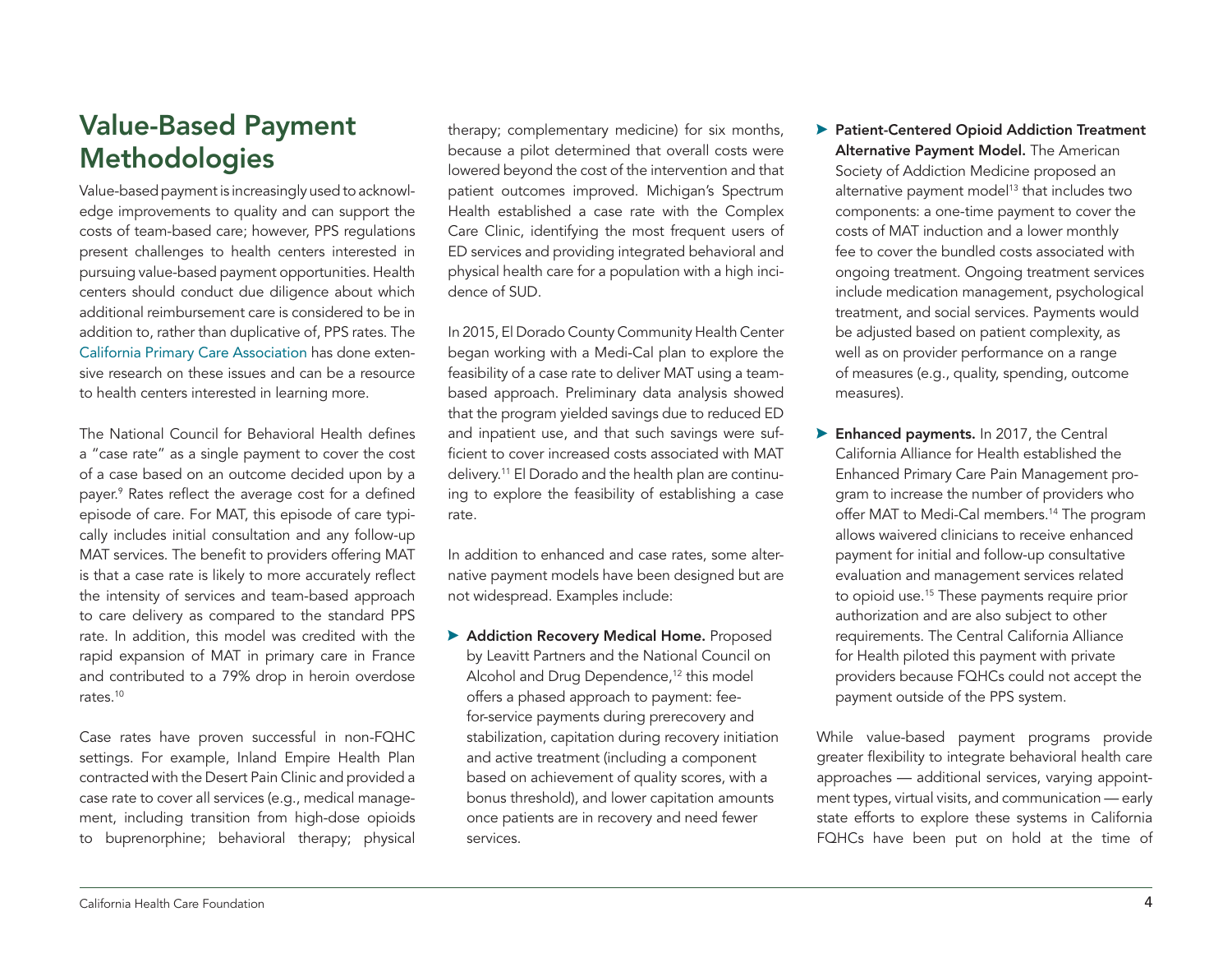publication. The California Primary Care Association notes that payments to health centers for services need to be congruent with applicable laws, regulations, and guidance. Until the California Department of Health Care Services (DHCS) issues guidance on how case rates impact PPS rates, FQHCs should not proceed with these options.

#### VALUE-BASED PAYMENT METHODOLOGIES: PRO AND CON

- Alternative payment models recognize that the traditional method of paying for services in health centers doesn't reflect the true costs of providing MAT, and that reimbursing for MAT at a higher rate is still cost-effective. MAT has been shown to lower rates of hospitalizations and ED visits, cutting health care expenditures by more than 50%.16
- Few alternative payment methodologies for MAT have been implemented in California. In addition, case rates can be complicated for health centers, as it is considered payment for medical services and therefore is included in PPS rate calculations. No Medi-Cal managed care plan in California has yet to establish this payment model with FQHCs.

## Drug Medi-Cal Organized Delivery System

In 2017, an additional pathway to payment for MAT was established as part of the Drug Medi-Cal Organized Delivery System (DMC-ODS). DMC-ODS operates as a voluntary county-level pilot program and is designed to expand, improve, and reorganize Medi-Cal's system for treating people with SUD. As of November 2018, 40 counties had submitted implementation plans and of these, 22 counties have launched their DMC-ODS programs.<sup>17</sup> Participating counties must cover MAT offered by opioid treatment programs. These counties also have the option to cover MAT delivered in other settings, including through contracts with health centers; however, MAT in other settings must be paid for with county funds. Payment rates are developed by each county and therefore vary.<sup>18</sup>

DHCS notes that health centers that opt to provide MAT within the DMC-ODS must do so outside their PPS rate and may need to undergo a DHCS scope-of-services PPS rate-setting change.<sup>19</sup> Health centers can access the change request form on the DHCS website.<sup>20</sup> However, a rate-setting change is not required if the health center can demonstrate there is no overlap between Drug Medi-Cal and PPS. Additional guidance is available in the California Primary Care Association's *[Leveraging Federally](http://hcpsocal.org/wp-content/uploads/2018/05/Leveraging-FQHCs-in-CA-BH-Care-Continuum.pdf)  [Qualified Health Centers in California's Behavioral](http://hcpsocal.org/wp-content/uploads/2018/05/Leveraging-FQHCs-in-CA-BH-Care-Continuum.pdf) [Health Care Continuum](http://hcpsocal.org/wp-content/uploads/2018/05/Leveraging-FQHCs-in-CA-BH-Care-Continuum.pdf)* (PDF).

#### DRUG MEDI-CAL ORGANIZED DELIVERY SYSTEM: PRO AND CON

- DMC-ODS offers another pathway for health centers in participating DMC-ODS counties to be paid for providing MAT, including reimbursement mechanisms for drug and alcohol counselors and other SUD services.
- Some counties may not choose to pay for MAT provided outside of opioid treatment programs. While expanding access to treatment for patients, DMC-ODS contracts may introduce administrative complexity; the California Primary Care Association describes contractual, legal, and other concerns for health centers to consider.<sup>21</sup> In addition, some health centers have expressed concern about adequacy of payment rates.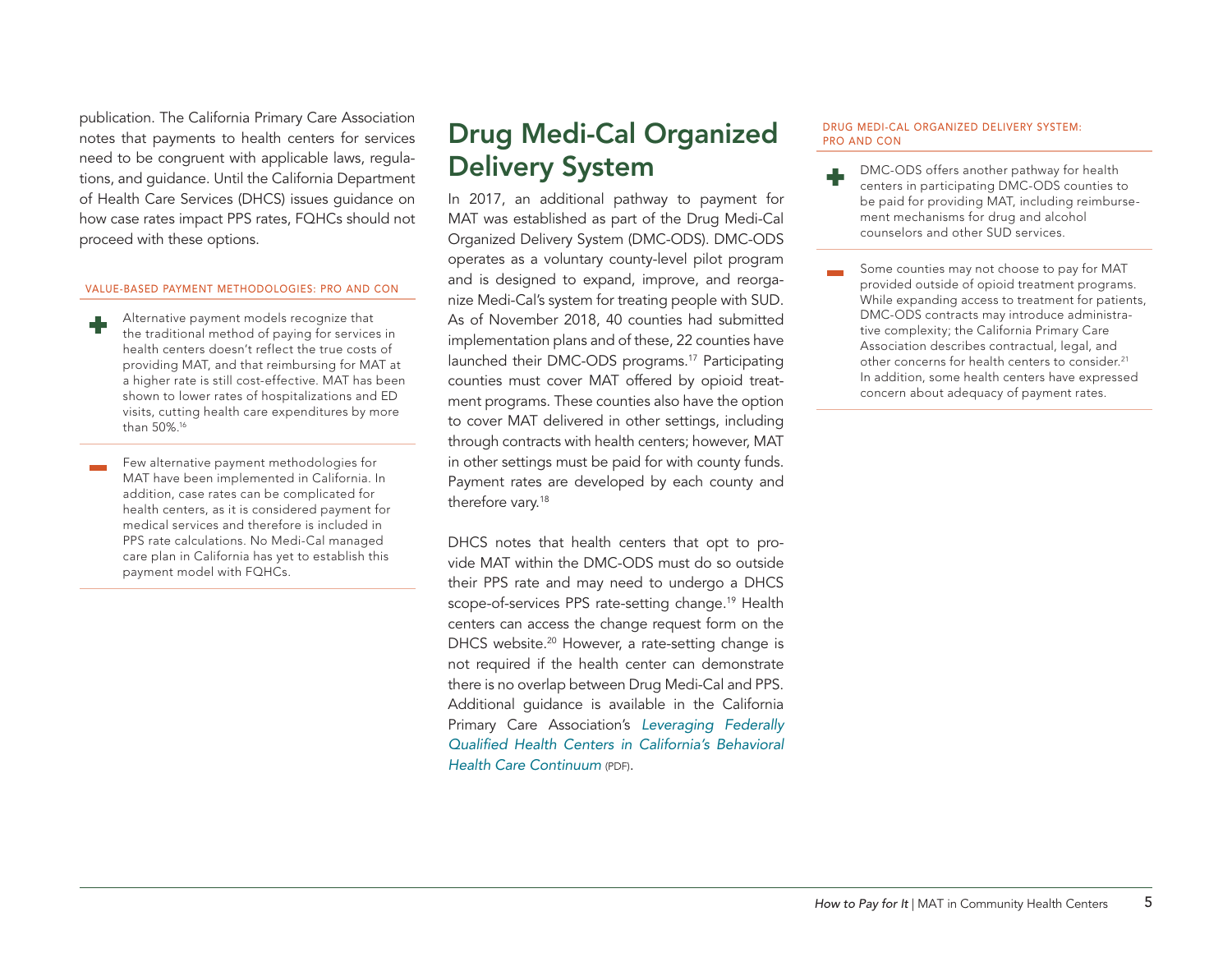## **Conclusion**

California has launched a concerted effort to integrate MAT into all health care touchpoints, including primary care, hospitals, EDs, mental health clinics, residential treatment facilities, jails, and other settings.<sup>22</sup> Although federal and state investment has enabled health centers to design programs, sustaining them requires payment that reflects the true costs of care delivery.

California's work to address the opioid crisis has laid the foundation to enable better identification and management of SUD. Other states have done similar work and may serve as a model for policymakers and health plan partners. For example, the Maryland Department of Health established a bundled payment for MAT that includes a range of services (e.g., in-person meetings, drug ordering and administration, drug screens, etc.), along with separate reimbursement for MAT induction, medication management, and individual and group counseling.23 Similarly, Maine has a Medicaid waiver that includes a per-member-per-month payment on top of fee-for-service payment. A range of professionals (e.g., nurse care manager, opioid dependency clinical counselor, peer recovery coach) are included in the multidisciplinary care team.<sup>24</sup> As such payment models proliferate, the hope is that California will continue to innovate to ensure that all patients who rely on MAT can access these services. In the meantime, many community health centers are making it work with existing funding streams.



### About Center for Care Innovations

CCI — the Center for Care Innovations — transforms care for vulnerable populations by inspiring, teaching, and spreading evidence-based practices and innovation among the organizations that serve them. CCI is a vital source of ideas, best practices, and resources for California's health care safety net.

CCI carries out its mission by designing and implementing programs, providing training and technical assistance, and building learning networks to share best practices for health care safety net organizations.

For more information, visit [www.careinnovations.org](https://www.careinnovations.org).

### The Authors

Sandra Newman, MPH, LSN Health Strategy Tammy Fisher, MPH, Center for Care Innovations

#### About This Series

The California Health Care Foundation commissioned *[How to Pay for It](https://www.chcf.org/collection/how-to-pay-for-it)*, a series of short papers that focuses on reimbursement mechanisms for strategies that advance integration of behavioral health and medical care.

### About the Foundation

The California Health Care Foundation is dedicated to advancing meaningful, measurable improvements in the way the health care delivery system provides care to the people of California, particularly those with low incomes and those whose needs are not well served by the status quo. We work to ensure that people have access to the care they need, when they need it, at a price they can afford.

CHCF informs policymakers and industry leaders, invests in ideas and innovations, and connects with changemakers to create a more responsive, patientcentered health care system.

For more information, visit [www.chcf.org](http://www.chcf.org).